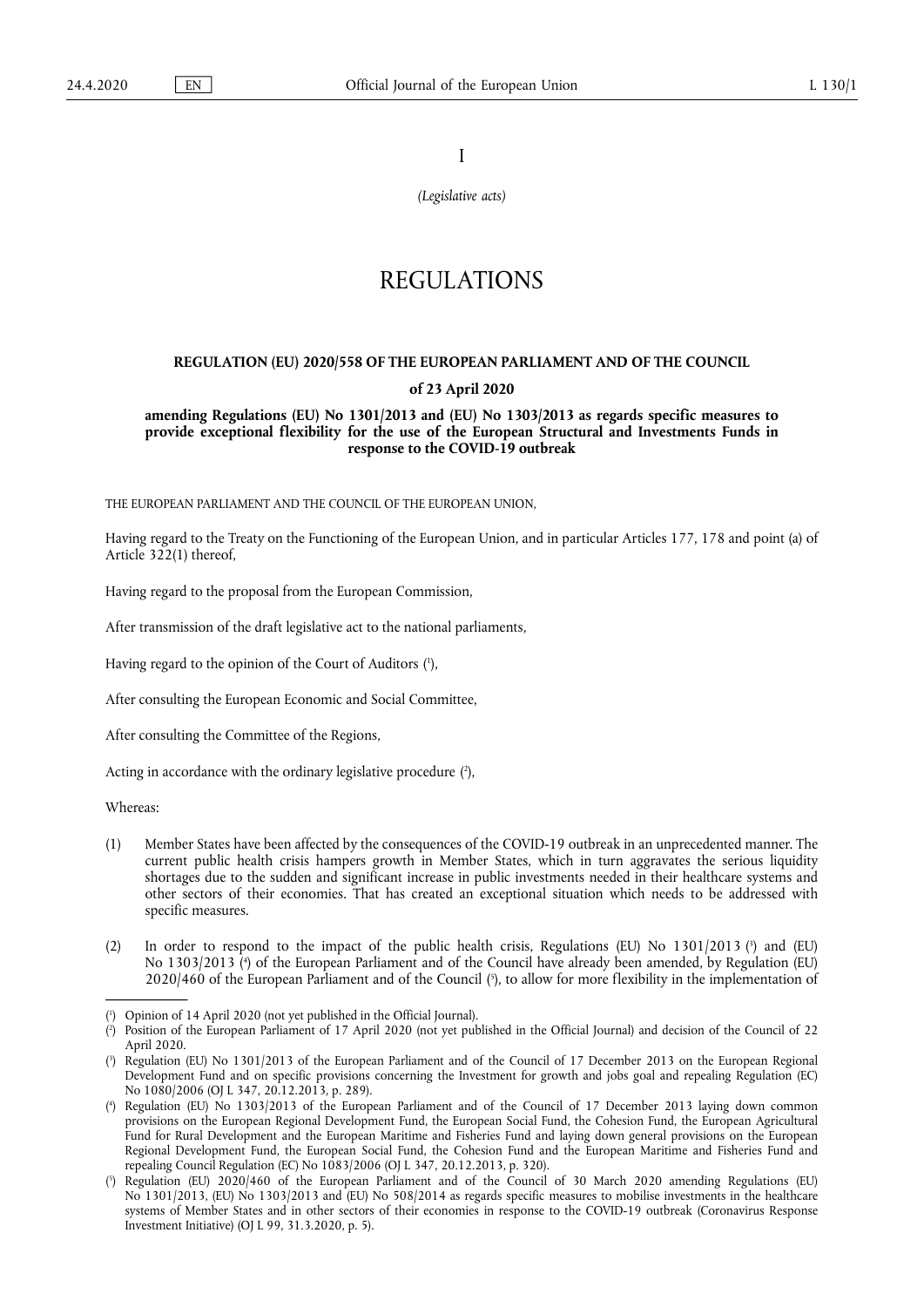the programmes supported by the European Regional Development Fund (the 'ERDF'), the European Social Fund (the 'ESF') and the Cohesion Fund (collectively 'the Funds') and the European Maritime and Fisheries Fund (the 'EMFF'). In order to contribute to an effective response to the current public health crisis, the scope of support from the ERDF was considerably expanded.

- (3) However, the serious negative effects on Union economies and societies are becoming worse. It is therefore necessary to provide for exceptional additional flexibility to Member States to enable them to respond to this unprecedented public health crisis by enhancing the possibility to mobilise all non-utilised support from the Funds.
- (4) With a view to alleviating the burden on public budgets responding to the public health crisis, Member States should be given the exceptional possibility to request, for cohesion policy programmes, a co-financing rate of 100 % to be applied for the accounting year 2020-2021, in accordance with budget appropriations and subject to available funding. Based on an assessment of the application of that exceptional co-financing rate, the Commission could propose an extension of this measure.
- (5) In order to provide additional flexibility to Member States for the reallocation of resources with a view to providing tailor-made responses to the public health crisis, possibilities for financial transfers under the Investment for growth and jobs goal between the ERDF, the ESF and the Cohesion Fund should be introduced or enhanced. Furthermore, transfer possibilities between categories of regions should also be exceptionally increased for Member States given the widespread impact of the public health crisis, while respecting Treaty objectives for cohesion policy. Such transfers should not affect the resources under the European territorial cooperation goal, the additional allocations to outermost regions, support to the Youth Employment Initiative (YEI) or the Fund for European Aid to the Most Deprived.
- (6) In order to enable Member States to deploy quickly available resources to respond to the COVID-19 outbreak and taking into account that, given the advanced stage of implementation of the 2014-2020 programming period, the reallocation of resources can only concern resources available for programming for the year 2020, it is justified to exempt, on an exceptional basis, Member States from the need to comply with thematic concentration requirements for the remainder of the programming period.
- (7) In order to enable Member States to concentrate on the necessary response to the COVID‐19 outbreak and to reduce administrative burdens, certain procedural requirements linked to programme implementation and audits should be simplified. In particular, Partnership Agreements should no longer be amended for the remainder of the programming period, whether to reflect prior changes in operational programmes or to introduce any other changes. The deadlines for the submission of the annual implementation reports for the year 2019 and for the transmission of the Commission's summary report based on those annual implementation reports should be postponed. As regards the Funds and the EMFF, an extended possibility for audit authorities to make use of a nonstatistical sampling method should also be explicitly provided for in respect of the accounting year 2019-2020.
- (8) It is appropriate to specify that eligibility of expenditure should be exceptionally allowed for completed or fully implemented operations that foster crisis response capacities in the context of the COVID-19 outbreak. It should be possible for such operations to be selected even before the necessary programme amendment is approved by the Commission. Specific arrangements for invoking the COVID-19 outbreak as a reason of *force majeure* in the context of decommitment should be provided.
- (9) In order to reduce administrative burdens and delays in implementation where changes in financial instruments are necessary to provide for an effective response to a public health crisis, the review and update of the *ex ante*  assessment and updated business plans or equivalent documents, as part of the supporting documents demonstrating that support provided was used for its intended purpose, should no longer be required for the remainder of the programming period. The possibilities for the support for working capital through financial instruments under the European Agricultural Fund for Rural Development (EAFRD) should be extended.
- (10) In order to ensure that Member States can make full use of support from the Funds and the EMFF, additional flexibility should be provided for the calculation of the payment of the final balance at the end of the programming period.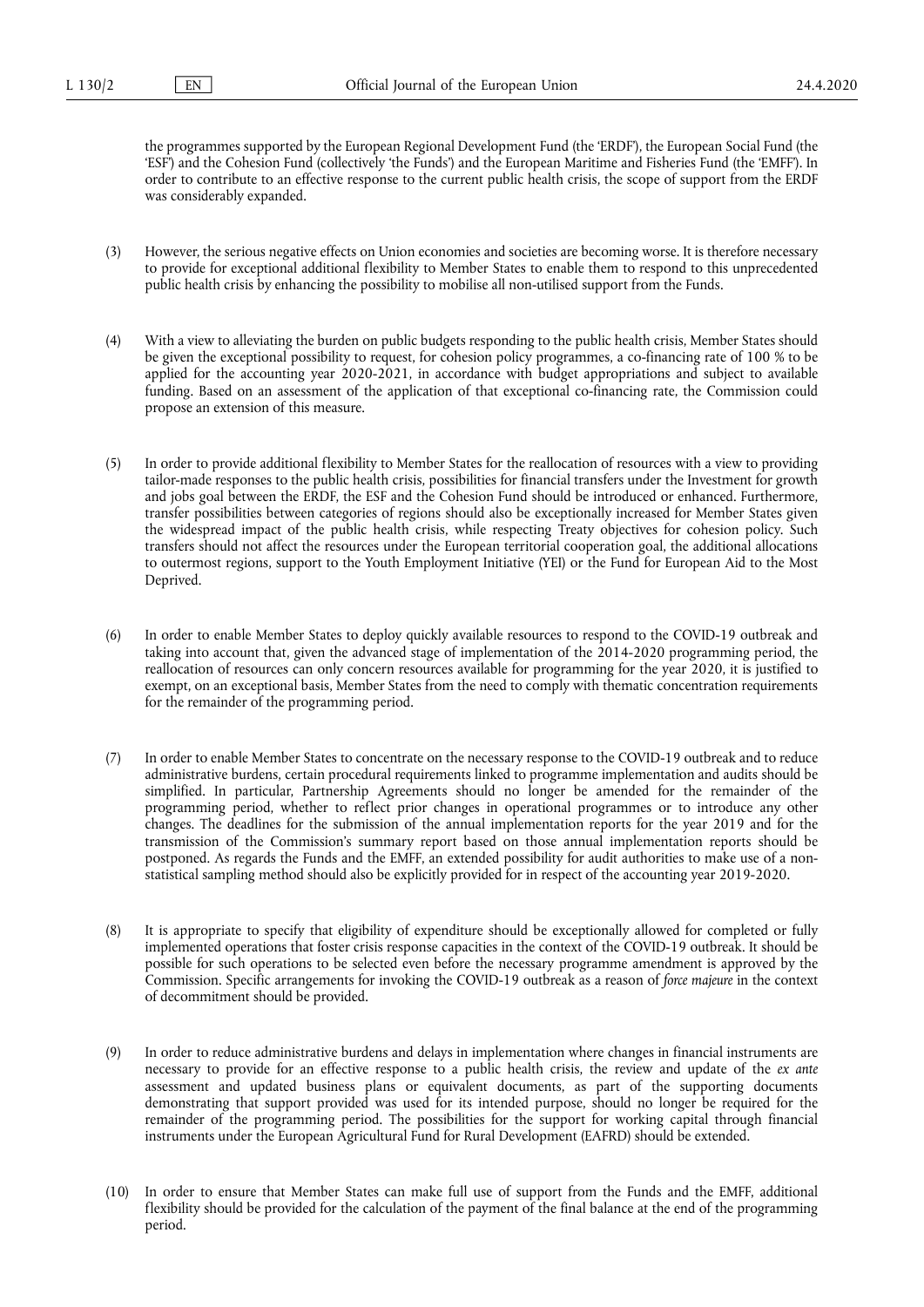- <span id="page-2-7"></span>(11) In order to facilitate the transfers authorised under this Regulation, the condition laid down in point (f) of Article 30(1) of Regulation (EU, Euratom) 2018/1046 of the European Parliament and of the Council ( 6 [\)](#page-2-0) regarding use of appropriations for the same objective should not apply in respect of transfers proposed under this Regulation.
- (12) In order to ensure consistency between the approach taken under the Temporary Framework for State aid measures to support the economy in the current COVID-19 outbreak and *de minimis* aid, on the one hand, and the conditions for providing support to undertakings in difficulty under the ERDF, on the other, Regulation (EU) No 1301/2013 should be amended to allow for the grant of support to such undertakings in those specific circumstances.
- (13) Since the objectives of this Regulation, namely to respond to the impact of the public health crisis by introducing flexibility measures in the field of providing support from the European Structural and Investment Funds ('ESI Funds'), cannot be sufficiently achieved by the Member States but can rather, by reason of the scale and effects of the proposed action, be better achieved at Union level, the Union may adopt measures, in accordance with the principle of subsidiarity as set out in Article 5 of the Treaty on European Union ('TEU'). In accordance with the principle of proportionality, as set out in that Article, this Regulation does not go beyond what is necessary to achieve those objectives.
- (14) Given the urgency of the situation related to the COVID-19 outbreak, this Regulation should enter into force on the day of its publication in the *Official Journal of the European Union*.
- (15) In view of the COVID-19 outbreak and the urgent need to address the associated public health crisis and its social and economic consequences, it was considered to be appropriate to provide for an exception to the eight-week period referred to in Article 4 of Protocol No 1 on the role of national Parliaments in the European Union, annexed to the TEU, to the Treaty on the Functioning of the European Union and to the Treaty establishing the European Atomic Energy Community.
- (16) Regulations (EU) No 1301/2013 and (EU) No 1303/2013 should therefore be amended accordingly,

HAVE ADOPTED THIS REGULATION:

## *Article 1*

#### **Amendment to Regulation (EU) No 1301/2013**

In Article 3(3) of Regulation (EU) No 1301/2013, point (d) is replaced by the following:

<span id="page-2-6"></span><span id="page-2-5"></span>'(d) undertakings in difficulty as defined in Union State aid rules; undertakings receiving support complying with Temporary Framework for State aid measures [\(\\*\)](#page-2-1) or Commission Regulations (EU) No 1407/201[3 \(\\*\\*\),](#page-2-2) (EU) No 1408/2013 [\(\\*\\*\\*\)](#page-2-3) and (EU) No 717/201[4 \(\\*\\*\\*\\*\)](#page-2-4) shall not be regarded as undertakings in difficulty for the purpose of this point;

\_\_\_\_\_\_\_\_\_\_\_\_\_

- <span id="page-2-3"></span>[\(\\*\\*\\*\) C](#page-2-6)ommission Regulation (EU) No 1408/2013 of 18 December 2013 on the application of Articles 107 and 108 of the Treaty on the Functioning of the European Union to *de minimis* aid in the agriculture sector (OJ L 352, 24.12.2013, p. 9).
- <span id="page-2-4"></span>[\(\\*\\*\\*\\*\) C](#page-2-6)ommission Regulation (EU) No 717/2014 of 27 June 2014 on the application of Articles 107 and 108 of the Treaty on the Functioning of the European Union to *de minimis* aid in the fishery and aquaculture sector (OJ L 190, 28.6.2014, p. 45).'.

<span id="page-2-1"></span>[<sup>\(\\*\)</sup> O](#page-2-5)J C 91 I, 20.3.2020, p. 1.

<span id="page-2-2"></span>Commission Regulation (EU) No 1407/2013 of 18 December 2013 on the application of Articles 107 and 108 of the Treaty on the Functioning of the European Union to *de minimis* aid (OJ L 352, 24.12.2013, p. 1).

<span id="page-2-0"></span>[<sup>\(</sup>](#page-2-7) 6 ) Regulation (EU, Euratom) 2018/1046 of the European Parliament and of the Council of 18 July 2018 on the financial rules applicable to the general budget of the Union, amending Regulations (EU) No 1296/2013, (EU) No 1301/2013, (EU) No 1303/2013, (EU) No 1304/2013, (EU) No 1309/2013, (EU) No 1316/2013, (EU) No 223/2014, (EU) No 283/2014, and Decision No 541/2014/EU and repealing Regulation (EU, Euratom) No 966/2012 (OJ L 193, 30.7.2018, p. 1).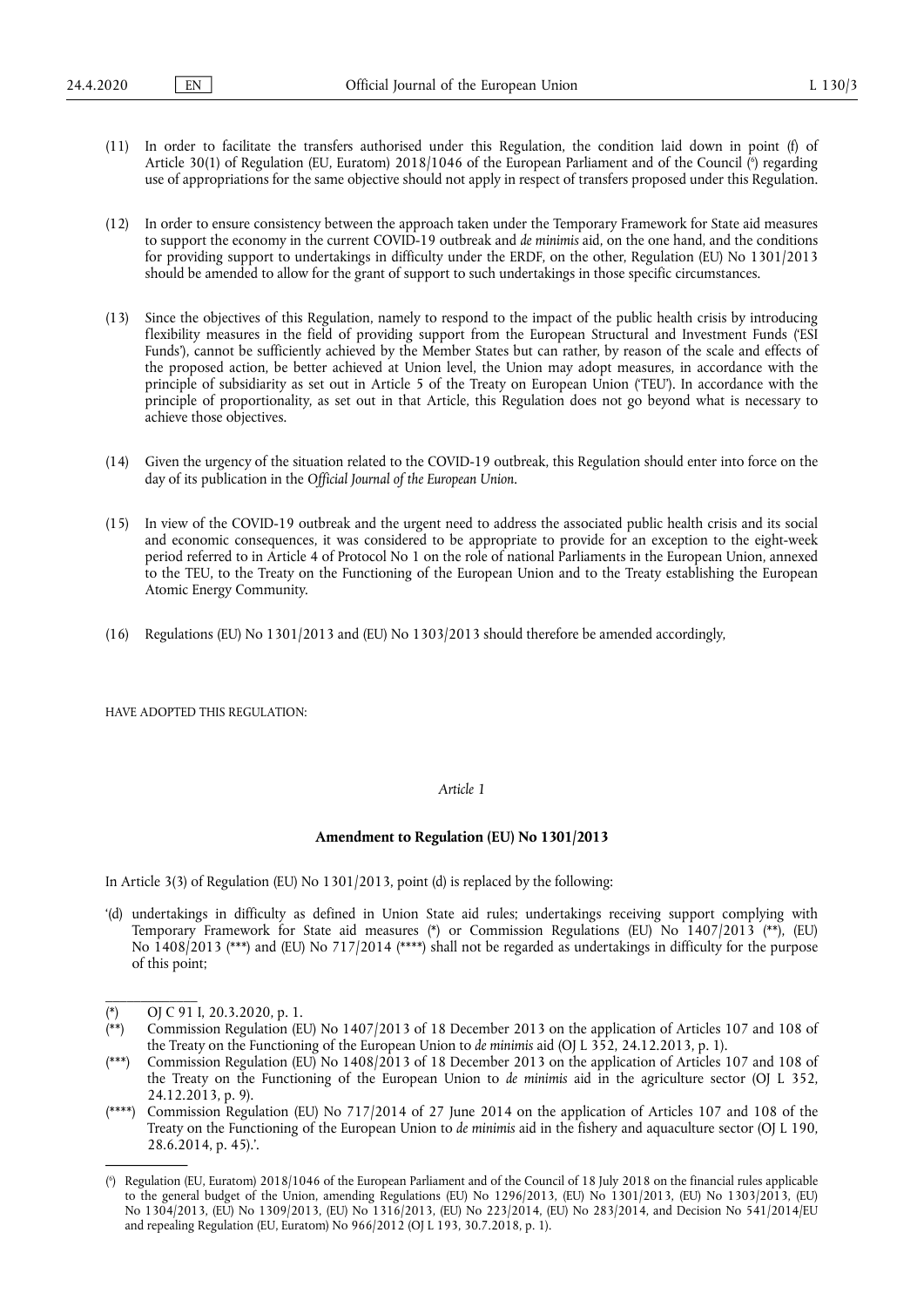#### *Article 2*

#### **Amendments to Regulation (EU) No 1303/2013**

Regulation (EU) No 1303/2013 is amended as follows:

(1) in Part Two, Title II, the following Chapter is added:

'*CHAPTER V* 

#### *Exceptional measures for the use of the ESI Funds in response to the COVID-19 outbreak*

*Article 25a* 

#### **Exceptional measures for the use of the ESI Funds in response to the COVID-19 outbreak**

1. By way of derogation from Article 60(1) and the first and fourth subparagraphs of Article 120(3), at the request of a Member State, a co-financing rate of 100 % may be applied to expenditure declared in payment applications during the accounting year starting 1 July 2020 and ending 30 June 2021 for one or more priority axes in a programme supported by the ERDF, the ESF or the Cohesion Fund.

Requests for modification of the co-financing rate shall be submitted in accordance with the procedure for the amendment of programmes set out in Article 30 and shall be accompanied by a revised programme or programmes. The co-financing rate of 100 % shall apply only if the relevant amendment of the operational programme is approved by the Commission before the submission of the final application for an interim payment in accordance with Article 135(2).

Before submitting the first payment application for the accounting year starting 1 July 2021, Member States shall notify the table referred to in point (d)(ii) of Article 96(2) confirming the co-financing rate which was applicable during the accounting year ending 30 June 2020 for the priorities concerned by the temporary increase to 100 %.

2. In response to the COVID-19 outbreak, the resources available for programming for the year 2020 for the Investment for growth and jobs goal may, at the request of a Member State, be transferred between the ERDF, the ESF and the Cohesion Fund, irrespective of the percentages referred to in points (a) to (d) of Article 92(1).

For the purpose of those transfers, the requirements laid down in Article 92(4) shall not apply.

Transfers shall not affect resources allocated to the YEI in accordance with Article 92(5) or to the aid for the most deprived under the Investment for growth and jobs goal in accordance with Article 92(7).

Resources transferred between the ERDF, the ESF and the Cohesion Fund under this paragraph shall be implemented in accordance with the rules of the Fund to which the resources are transferred.

3. By way of derogation from Article 93(1) and in addition to the possibility provided for in Article 93(2), resources available for programming for the year 2020 may, at the request of a Member State, be transferred between categories of regions in response to the COVID-19 outbreak.

Requests for transfers under paragraphs 2 and 3 of this Article shall be submitted in accordance with the procedure for amendment of programmes set out in Article 30, shall be duly justified and shall be accompanied by the revised programme or programmes identifying the amounts transferred by Fund and by category of region, where relevant.

5. By way of derogation from Article 18 of this Regulation and the Fund-specific Regulations, financial allocations set out in requests for programme amendments submitted or transfers notified pursuant to Article 30(5) of this Regulation, on or after 24 April 2020, shall not be subject to the requirements on thematic concentration set out in this Regulation or the Fund-specific Regulations.

6. By way of derogation from Article 16, as from 24 April 2020, Partnership Agreements shall not be amended and programme amendments shall not entail the amendment of Partnership Agreements.

By way of derogation from Articles 26(1), 27(1), 30(1) and 30(2), as from 24 April 2020 the consistency of programmes and of their implementation with the Partnership Agreement shall not be verified.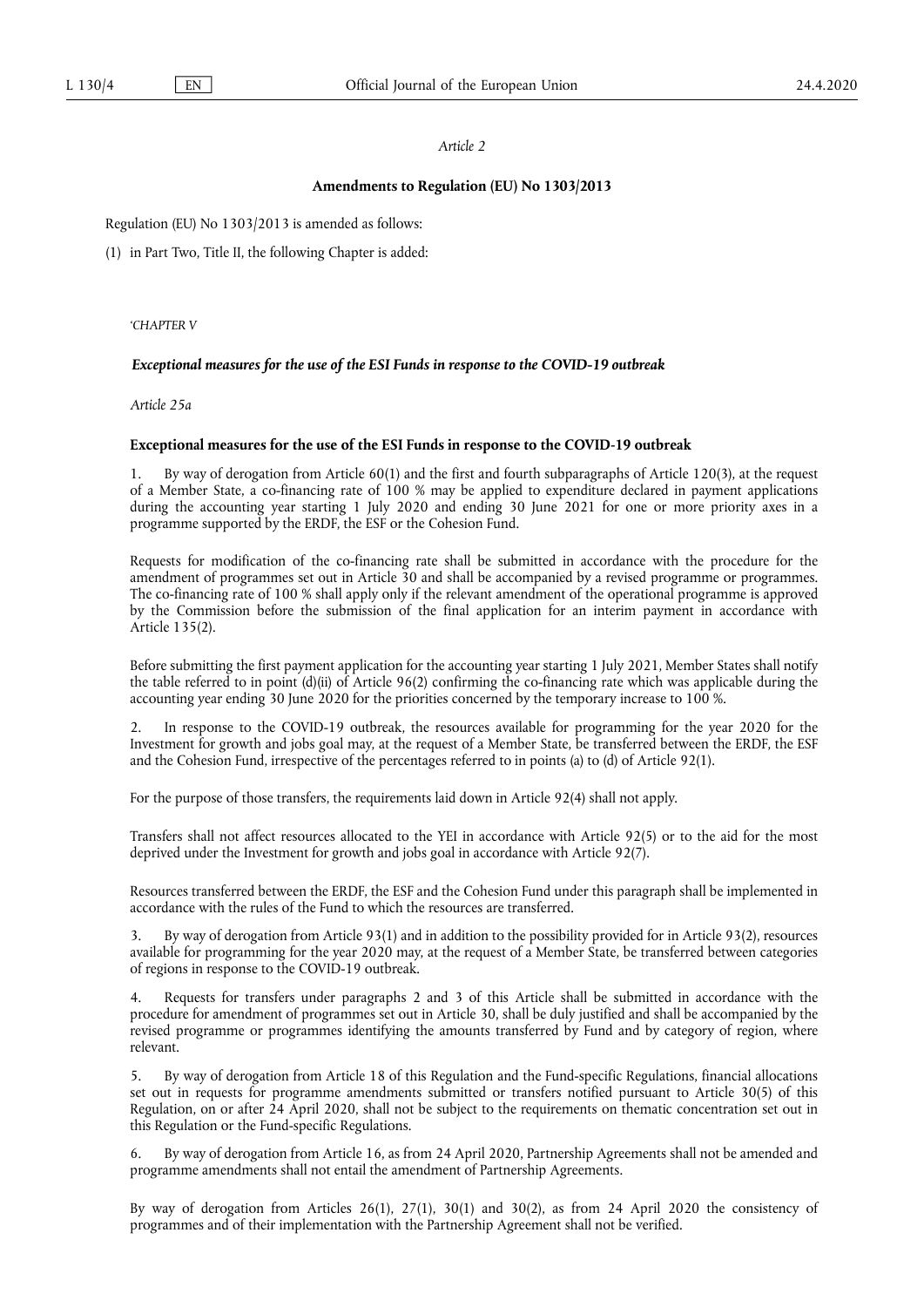7. For operations that foster crisis response capacities in the context of the COVID-19 outbreak as referred to in the second subparagraph of Article 65(10), Article 65(6) shall not apply.

By way of derogation from point (b) of Article 125(3), such operations may be selected for support by the ERDF or the ESF prior to the approval of the amended programme.

8. For the purposes of point (b) of Article 87(1), where the COVID-19 outbreak is invoked as a reason of *force majeure*, information on the amounts for which it has not been possible to make a payment application shall be provided at an aggregate level by priority for operations whose total eligible cost is less than EUR 1 000 000.

9. The annual report on implementation of the programme referred to in Article 50(1) for the year 2019 shall be submitted by 30 September 2020 for all ESI Funds, by way of derogation from the deadlines set out in the Fundspecific Regulations. The transmission of the summary report to be prepared by the Commission in 2020, in accordance with Article 53(1), may be postponed accordingly.

10. By way of derogation from point (g) of Article 37(2), no review or update of the *ex ante* assessments shall be required where changes in financial instruments are necessary to provide an effective response to the COVID-19 outbreak.

11. Where financial instruments provide support in the form of working capital to SMEs pursuant to the second subparagraph of Article 37(4) of this Regulation, new or updated business plans, or equivalent documents, and evidence allowing verification that the support provided through the financial instruments has been used for its intended purpose as part of the supporting documents, shall not be required.

By way of derogation from Regulation (EU) No 1305/2013, such support may also be provided by the EAFRD under measures referred to in Regulation (EU) No 1305/2013 and relevant to the implementation of financial instruments. Such eligible expenditure shall not exceed EUR 200 000.

12. For the purposes of the second subparagraph of Article 127(1), the COVID-19 outbreak shall constitute a duly justified case that audit authorities may invoke, based on their professional judgement, to use a non-statistical sampling method for the accounting year starting 1 July 2019 and ending 30 June 2020.

<span id="page-4-1"></span>13. For the purposes of application of point (f) of Article 30(1) of Regulation (EU, Euratom) 2018/1046 of the European Parliament and of the Council  $(*)$ , the condition that appropriations are for the same objective shall not apply in respect of transfers under paragraphs 2 and 3 of this Article.

<span id="page-4-0"></span>[\(\\*\)](#page-4-1) Regulation (EU, Euratom) 2018/1046 of the European Parliament and of the Council of 18 July 2018 on the financial rules applicable to the general budget of the Union, amending Regulations (EU) No 1296/2013, (EU) No 1301/2013, (EU) No 1303/2013, (EU) No 1304/2013, (EU) No 1309/2013, (EU) No 1316/2013, (EU) No 223/2014, (EU) No 283/2014, and Decision No 541/2014/EU and repealing Regulation (EU, Euratom) No 966/2012 (OJ L 193, 30.7.2018, p. 1).';

(2) in Article 130, the following paragraph is added:

\_\_\_\_\_\_\_\_\_\_\_\_\_

'3. By way of derogation from paragraph 2, the contribution from the Funds or the EMFF through payments of the final balance for each priority per Fund and per category of regions in the final accounting year shall not exceed, by more than 10 %, the contribution from the Funds or the EMFF for each priority per Fund and per category of regions as laid down in the decision of the Commission approving the operational programme.

The contribution from the Funds or the EMFF through payments of the final balance in the final accounting year shall not exceed the eligible public expenditure declared or the contribution from each Fund and category of regions to each operational programme as laid down in the decision of the Commission approving the operational programme, whichever is the lower.'.

## *Article 3*

**Entry into force** 

This Regulation shall enter into force on the day of its publication in the *Official Journal of the European Union*.